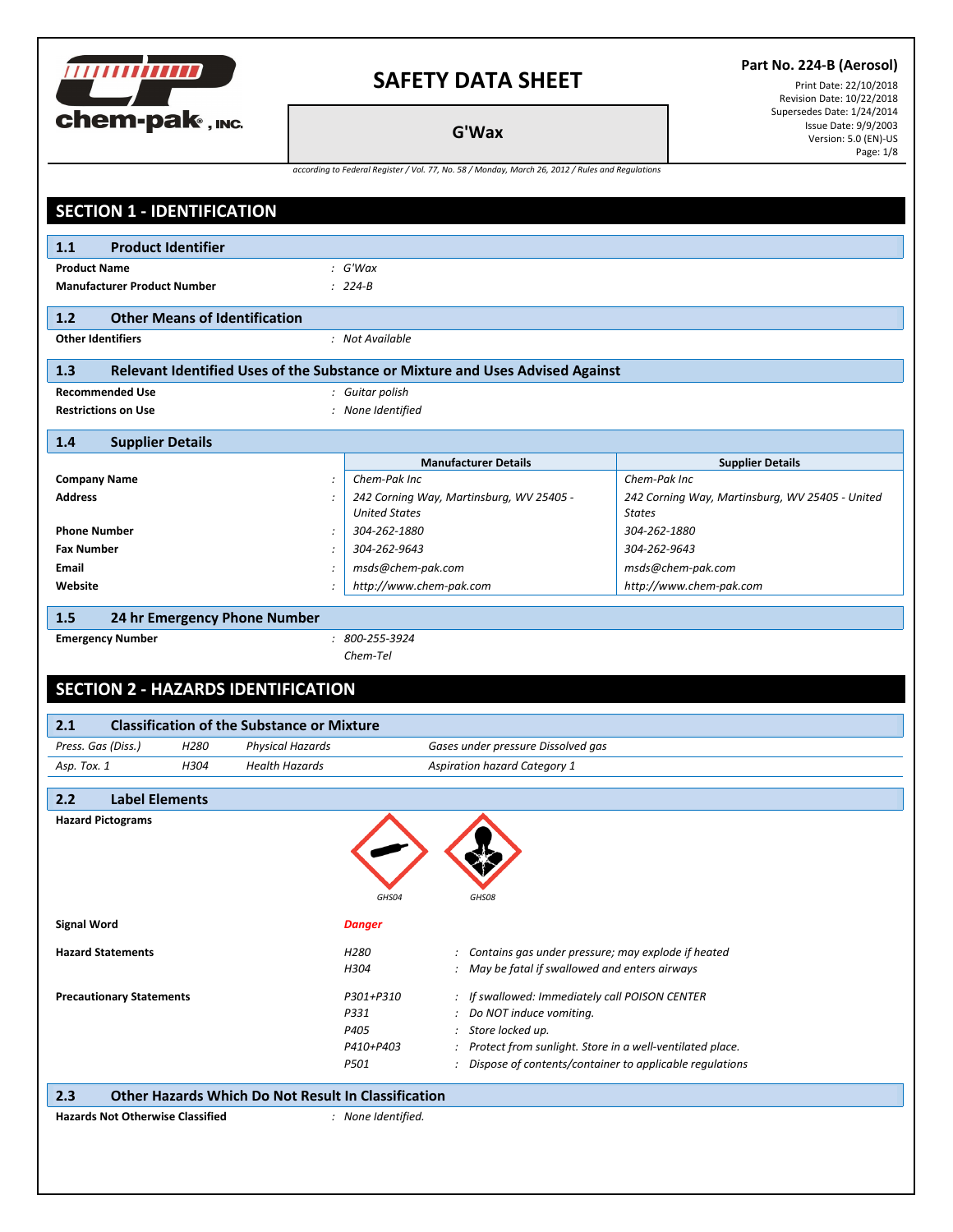

#### **Part No. 224-B (Aerosol)**

Print Date: 22/10/2018 Revision Date: 10/22/2018 Supersedes Date: 1/24/2014 Issue Date: 9/9/2003 Version: 5.0 (EN)-US Page: 2/8

**G'Wax**

*according to Federal Register / Vol. 77, No. 58 / Monday, March 26, 2012 / Rules and Regulations*

#### **2.4 Unknown acute toxicity**

*11.1% of the mixture consists of ingredient(s) of unknown acute toxicity (Oral) 24.15% of the mixture consists of ingredient(s) of unknown acute toxicity (Dermal) 16.16% of the mixture consists of ingredient(s) of unknown acute toxicity (Inhalation (Vapours))*

### **SECTION 3 - COMPOSITION / INFORMATION ON INGREDIENTS**

**3.1 Substance / Mixture**

**Substance / Mixture** *: Mixture*

**3.2 Composition**

| $\cdots$<br><b>COMPOSITION</b> |                   |            |                                               |
|--------------------------------|-------------------|------------|-----------------------------------------------|
| Substance name                 | <b>CAS Number</b> | $%$ wt $*$ | <b>Classification</b>                         |
| <b>Stoddard Solvent</b>        | 8052-41-3         | 10 - 30    | Flam. Lig. 3, H226<br>Asp. Tox. 1, H304       |
| Propane                        | 74-98-6           | $1 - 5$    | Flam. Gas 1, H220<br>Press. Gas (Diss.), H280 |
| N-Butane                       | 106-97-8          | $1 - 5$    | Flam. Gas 1, H220<br>Press. Gas (Diss.), H280 |
| <b>Isobutane</b>               | 75-28-5           | $1 - 5$    | Flam. Gas 1, H220<br>Press. Gas (Diss.), H280 |

Full text of hazard classes and H-statements : see section 16 excet to the second the second text of hazard classes and H-statements : see section 16 excet to have been withheld as a trade secret

## **SECTION 4 - FIRST-AID MEASURES**

| <b>Description of First-Aid Measures</b><br>4.1                        |                                                                                                                                                                                            |  |
|------------------------------------------------------------------------|--------------------------------------------------------------------------------------------------------------------------------------------------------------------------------------------|--|
| <b>General Measures</b>                                                | : Call a physician immediately.                                                                                                                                                            |  |
| Inhalation                                                             | : Remove person to fresh air and keep comfortable for breathing.                                                                                                                           |  |
| <b>Skin Contact</b>                                                    | : Wash skin with plenty of water.                                                                                                                                                          |  |
| <b>Eye Contact</b>                                                     | : Rinse eyes with water as a precaution.                                                                                                                                                   |  |
| Ingestion                                                              | : Do NOT induce vomiting. Call a physician immediately.                                                                                                                                    |  |
| <b>First-Aid Responder Protection</b>                                  | : Wear adequate personal protective equipment based on the nature and severity of the emergency.                                                                                           |  |
| 4.2<br>Most Important Symptoms and Effects, Both Acute and Delayed     |                                                                                                                                                                                            |  |
| <b>Symptoms of Exposure</b>                                            | : Eye Irritation, Dermatitis, Central Nervous System Depression, Confusion, Respiratory Irritation, Skin<br>Irritation, Headache, Dizziness, Nausea, Incoordination, Narcosis, Drowsiness. |  |
| <b>Delayed Effects</b>                                                 | : No known delayed effects.                                                                                                                                                                |  |
| <b>Immediate Effects</b>                                               | : No known immediate effects.                                                                                                                                                              |  |
| <b>Chronic Effects</b>                                                 | : No known chronic effects.                                                                                                                                                                |  |
| <b>Target Organs</b>                                                   | : Central Nervous System, Eyes, Respiratory System, Skin.                                                                                                                                  |  |
| Indication of Immediate Medical Attention and Special Treatment<br>4.3 |                                                                                                                                                                                            |  |
| <b>Notes to Physician</b>                                              | : Treat symptomatically.                                                                                                                                                                   |  |
| <b>Specific Treatments/Antidotes</b>                                   | : No Information Available.                                                                                                                                                                |  |
| <b>Medical Conditions Aggravated</b>                                   | : May aggravate personnel with pre-existing disorders associated with any of the Target Organs.                                                                                            |  |
| <b>SECTION 5 - FIRE-FIGHTING MEASURES</b>                              |                                                                                                                                                                                            |  |
| <b>Suitable Extinguishing Media</b><br>5.1                             |                                                                                                                                                                                            |  |
| <b>Extinguishing Media</b>                                             | : Water, carbon dioxide, dry chemical, universal aqueous film forming foam.                                                                                                                |  |
| <b>Unsuitable Media</b>                                                | : Water jet.                                                                                                                                                                               |  |
| Specific Hazards Arising from the Chemical or Mixture<br>5.2           |                                                                                                                                                                                            |  |
| <b>Hazardous Combustion Products</b>                                   | : Decomposition products may include: oxides of carbon, smoke, vapors. See also Section 10.6.                                                                                              |  |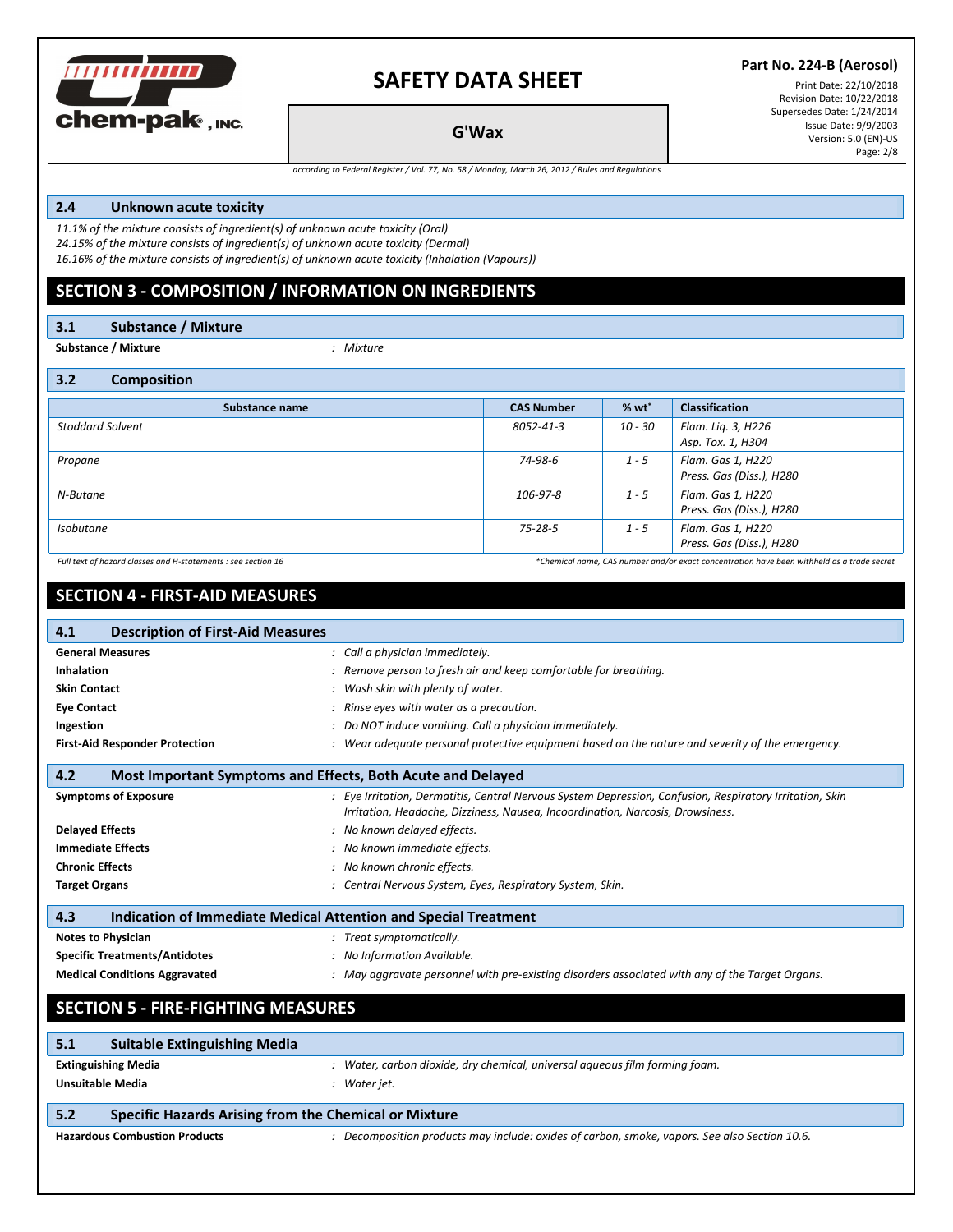|                                                                           | <b>SAFETY DATA SHEET</b>                                                                                                                                                                                                                                                                                                                                                                                                    | Part No. 224-B (Aerosol)<br>Print Date: 22/10/2018<br>Revision Date: 10/22/2018         |  |
|---------------------------------------------------------------------------|-----------------------------------------------------------------------------------------------------------------------------------------------------------------------------------------------------------------------------------------------------------------------------------------------------------------------------------------------------------------------------------------------------------------------------|-----------------------------------------------------------------------------------------|--|
| chem-pak, INC.                                                            | <b>G'Wax</b>                                                                                                                                                                                                                                                                                                                                                                                                                | Supersedes Date: 1/24/2014<br>Issue Date: 9/9/2003<br>Version: 5.0 (EN)-US<br>Page: 3/8 |  |
|                                                                           | according to Federal Register / Vol. 77, No. 58 / Monday, March 26, 2012 / Rules and Regulations                                                                                                                                                                                                                                                                                                                            |                                                                                         |  |
| <b>Specific Hazards During Firefighting</b>                               | : Contents under pressure. In a fire or if heated, a pressure increase will occur which may result in container<br>bursting.                                                                                                                                                                                                                                                                                                |                                                                                         |  |
| <b>Special Protective Actions for Fire-Fighters</b><br>5.3                |                                                                                                                                                                                                                                                                                                                                                                                                                             |                                                                                         |  |
| <b>Firefighting Instructions</b><br><b>Protection during Firefighting</b> | : Product is non-flammable. Use extinguishing media suitable for surrounding materials.<br>: Firemen should wear self-contained breathing apparatus with full face-piece operated in positive pressure<br>mode.                                                                                                                                                                                                             |                                                                                         |  |
| <b>SECTION 6 - ACCIDENTAL RELEASE MEASURES</b>                            |                                                                                                                                                                                                                                                                                                                                                                                                                             |                                                                                         |  |
| 6.1                                                                       | <b>Personal Precautions, Protective Equipment and Emergency Procedures</b>                                                                                                                                                                                                                                                                                                                                                  |                                                                                         |  |
| For Non-Emergency Personnel                                               | : No action should be taken involving any personnel without suitable training. Evacuate surrounding areas.                                                                                                                                                                                                                                                                                                                  |                                                                                         |  |
| <b>For Emergency Personnel</b>                                            | Keep unnecessary and unprotected personnel from entering. Do not touch or walk through spill.<br>: Use personal protection as recommended in Section 8. Observe precautions provided for non-emergency<br>personnel above.                                                                                                                                                                                                  |                                                                                         |  |
| <b>Environmental Precautions</b><br>6.2                                   |                                                                                                                                                                                                                                                                                                                                                                                                                             |                                                                                         |  |
| <b>Environmental Precautions</b>                                          | : Keep out of drains, sewers, ditches, and waterways. Minimize use of water to prevent environmental<br>contamination.                                                                                                                                                                                                                                                                                                      |                                                                                         |  |
| 6.3                                                                       | Methods and Materials for Containment and Cleaning up                                                                                                                                                                                                                                                                                                                                                                       |                                                                                         |  |
| <b>Containment Procedures</b>                                             | : Product is an aerosol, therefore spills and leaks are unlikely. In case of rupture, released content may be<br>contained with oil/solvent absorbent pads, socks, and/or absorbents.                                                                                                                                                                                                                                       |                                                                                         |  |
| <b>Cleanup Procedures</b>                                                 | : Spills from aerosol cans are unlikely and are generally of small volume. Large spills are therefore not<br>normally considered a problem. In case of actual rupture, avoid breathing vapors and ventilate area well.<br>Remove sources of ignition and use non-sparking equipment. Soak up material with inert absorbent and<br>place in safety containers for proper disposal.                                           |                                                                                         |  |
| <b>Other Information</b>                                                  | : Aerosol products represent a limited hazard and will not spill or leak unless ruptured. In case of rupture<br>contents are generally evacuated from the can rapidly. Area should be ventilated immediately and<br>continuous ventilation provided until all fumes and vapors have been removed. Aerosol cans should never be<br>incinerated or burned.                                                                    |                                                                                         |  |
| <b>Prohibited Materials</b>                                               | : Combustible absorbent material such as sawdust. Use of equipment that may cause sparking.                                                                                                                                                                                                                                                                                                                                 |                                                                                         |  |
| <b>SECTION 7 - HANDLING AND STORAGE</b>                                   |                                                                                                                                                                                                                                                                                                                                                                                                                             |                                                                                         |  |
| <b>Precautions for Safe Handling</b><br>7.1                               |                                                                                                                                                                                                                                                                                                                                                                                                                             |                                                                                         |  |
| <b>General Handling Precautions</b>                                       | : KEEP OUT OF THE REACH OF CHILDREN. Avoid prolonged or repeated skin contact. Avoid breathing of vapors.<br>Do not incinerate (burn) containers. Always replace overcap when not in use. Avoid use around open flames<br>or other sources of ignition. Exposure to heat or prolonged exposure to sun may cause can to burst. Use only<br>with adequate ventilation, opening doors or windows to achieve cross-ventilation. |                                                                                         |  |
| <b>Hygiene Recommendations</b>                                            | : Do not eat, drink or smoke when using this product. Wash hands thoroughly after use. Remove contaminated<br>clothing and protective equipment before entering eating or smoking areas.                                                                                                                                                                                                                                    |                                                                                         |  |
| 7.2                                                                       | <b>Conditions for Safe Storage Including Any Incompatibilities</b>                                                                                                                                                                                                                                                                                                                                                          |                                                                                         |  |
| <b>Storage Requirements</b>                                               | : Storage of individual cans should be done in an area below 55°C (120 °F), and away from heat sources.<br>Ensure can is in a secure place to prevent knocking over and accidental rupture. For storage of pallet<br>quantities, compliance with NFPA 30B (Manufacture and Storage of Aerosol Products) is recommended.                                                                                                     |                                                                                         |  |
| Incompatibilities<br><b>NFPA 30B Classification</b>                       | : Segregate storage away from materials indicated in Section 10.<br>: This product is classified as a Level 1 Aerosol per NFPA 30B                                                                                                                                                                                                                                                                                          |                                                                                         |  |
|                                                                           | <b>SECTION 8 - EXPOSURE CONTROLS / PERSONAL PROTECTION</b>                                                                                                                                                                                                                                                                                                                                                                  |                                                                                         |  |
| <b>Control Parameters</b><br>8.1                                          |                                                                                                                                                                                                                                                                                                                                                                                                                             |                                                                                         |  |
| N-Butane (106-97-8)                                                       |                                                                                                                                                                                                                                                                                                                                                                                                                             |                                                                                         |  |

*ACGIH ACGIH TWA (mg/m³) 1000 ppm*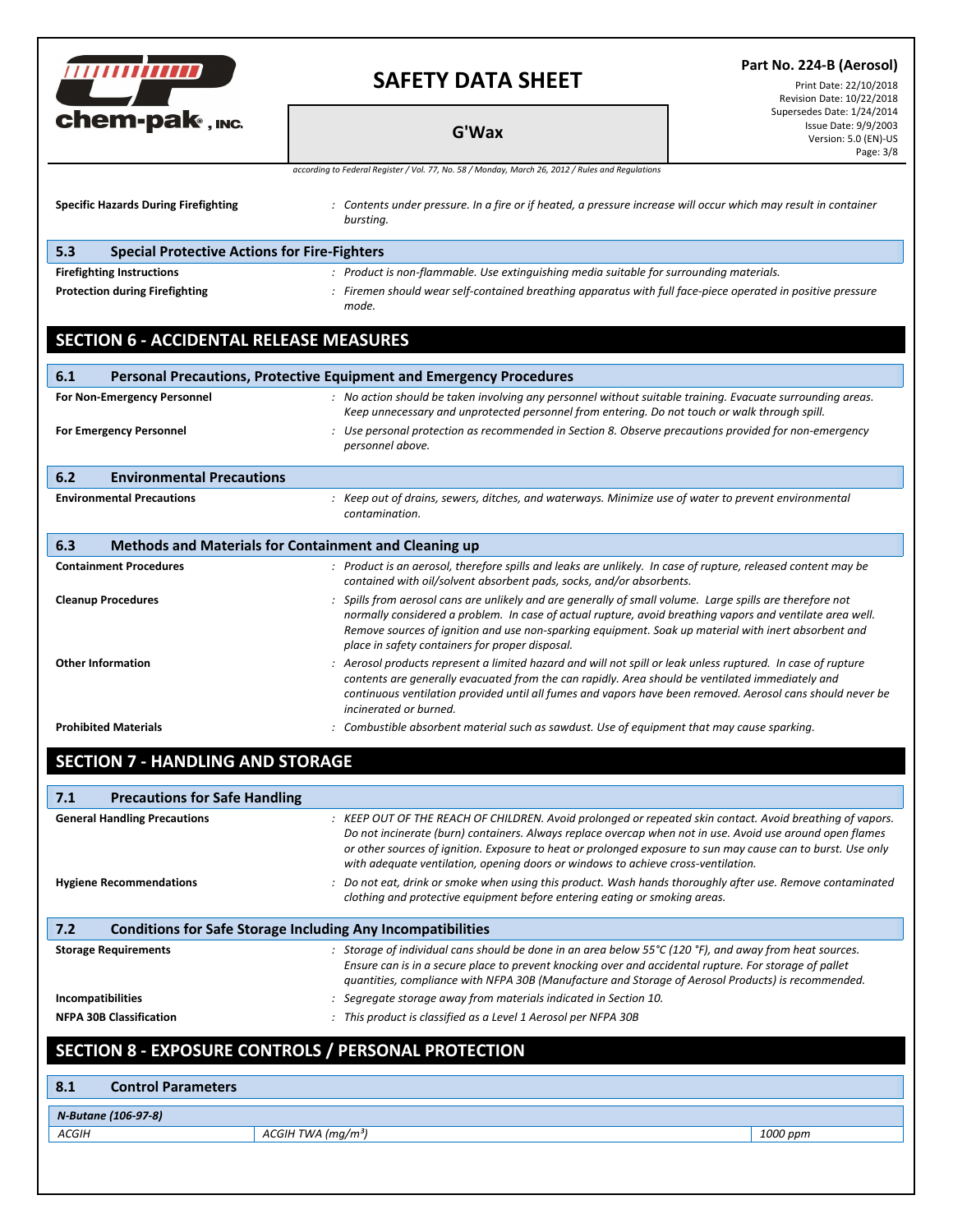

#### **Part No. 224-B (Aerosol)**

Print Date: 22/10/2018 Revision Date: 10/22/2018 Supersedes Date: 1/24/2014 Issue Date: 9/9/2003 Version: 5.0 (EN)-US Page: 4/8

**G'Wax**

#### *according to Federal Register / Vol. 77, No. 58 / Monday, March 26, 2012 / Rules and Regulations*

| N-Butane (106-97-8)                    |                                                                                                                                                                                               |                          |
|----------------------------------------|-----------------------------------------------------------------------------------------------------------------------------------------------------------------------------------------------|--------------------------|
| <b>OSHA</b>                            | OSHA PEL (TWA) (ppm)                                                                                                                                                                          | 800 ppm                  |
| <b>NIOSH</b>                           | NIOSH REL (TWA) ( $mq/m3$ )<br>1900                                                                                                                                                           |                          |
| <b>NIOSH</b>                           | NIOSH REL (TWA) (ppm)<br>800 ppm                                                                                                                                                              |                          |
| California                             | California PEL (TWA) (mg/m3)                                                                                                                                                                  | 1900 mg/m <sup>3</sup>   |
| California                             | California PEL (TWA) (ppm)                                                                                                                                                                    | 800 ppm                  |
| Propane (74-98-6)                      |                                                                                                                                                                                               |                          |
| <b>OSHA</b>                            | OSHA PEL (TWA) (mg/m <sup>3</sup> )<br>$1800 \,\mathrm{mg/m^3}$                                                                                                                               |                          |
| <b>OSHA</b>                            | OSHA PEL (TWA) (ppm)                                                                                                                                                                          | 1000 ppm                 |
| <b>NIOSH</b>                           | US IDLH (ppm)                                                                                                                                                                                 | 2100 ppm                 |
| <b>NIOSH</b>                           | NIOSH REL (TWA) ( $mq/m3$ )                                                                                                                                                                   | $1800 \,\mathrm{mg/m^3}$ |
| <b>NIOSH</b>                           | NIOSH REL (TWA) (ppm)                                                                                                                                                                         | 1000 ppm                 |
| California                             | California PEL (TWA) (mg/m3)                                                                                                                                                                  | $1800 \,\mathrm{mg/m^3}$ |
| California                             | California PEL (TWA) (ppm)                                                                                                                                                                    | 1000 ppm                 |
| <b>Isobutane (75-28-5)</b>             |                                                                                                                                                                                               |                          |
| <b>ACGIH</b>                           | ACGIH TWA (mq/m <sup>3</sup> )<br>1000 ppm                                                                                                                                                    |                          |
| <b>NIOSH</b>                           | NIOSH REL (TWA) ( $mq/m3$ )                                                                                                                                                                   | 1900 mg/m <sup>3</sup>   |
| <b>NIOSH</b>                           | NIOSH REL (TWA) (ppm)<br>800 ppm                                                                                                                                                              |                          |
| Stoddard Solvent (8052-41-3)           |                                                                                                                                                                                               |                          |
| <b>ACGIH</b>                           | ACGIH TWA (mq/m <sup>3</sup> )                                                                                                                                                                | 100 ppm                  |
| <b>OSHA</b>                            | OSHA PEL (TWA) (mg/m <sup>3</sup> )                                                                                                                                                           | 2900 mg/m <sup>3</sup>   |
| <b>OSHA</b>                            | OSHA PEL (TWA) (ppm)<br>500 ppm                                                                                                                                                               |                          |
| California                             | 525 mg/ $m3$<br>California PEL (TWA) (mg/m3)                                                                                                                                                  |                          |
| California                             | California PEL (TWA) (ppm)<br>100 ppm                                                                                                                                                         |                          |
| 8.2<br><b>Exposure Controls</b>        |                                                                                                                                                                                               |                          |
|                                        | : Use only with adequate ventilation. General ventilation (typically 10 air changes per hour) should be used.                                                                                 |                          |
| <b>Engineering Measures</b>            | Ventilation rates should be matched to conditions. Local exhaust ventilation or an enclosed handling system                                                                                   |                          |
|                                        | may be necessary to control air contamination below that of the lowest OEL from the table above.                                                                                              |                          |
| <b>Personal Protective Equipment</b>   |                                                                                                                                                                                               |                          |
| Eye / Face Protection                  | : Safety glasses with side shields are recommended as a minimum for any type of industrial chemical handling.                                                                                 |                          |
| <b>Hand Protection</b>                 | : Chemical-resistant gloves, tested according to ASTMF903-17.                                                                                                                                 |                          |
| <b>Remarks</b>                         | : Choose gloves to protect hands against chemicals depending on the concentration and quantity of the                                                                                         |                          |
|                                        | hazardous substance and specific to the place of work.                                                                                                                                        |                          |
| <b>Skin and Body Protection</b>        | : For brief contact, no precautions other than clean body-covering clothing should be needed.                                                                                                 |                          |
| <b>Respiratory Protection</b>          | : An approved respirator with an organic vapor cartridge may be permissible under certain circumstances<br>where airborne concentrations are expected to exceed occupational exposure limits. |                          |
| Compliance                             | : If needed, compliance with OSHA standard 29 CFR 1910.134 is necessary.                                                                                                                      |                          |
| <b>Other Protective Equipment</b>      | : Safety showers and eye-wash stations should be available in the workplace near where the material will be                                                                                   |                          |
|                                        | used.                                                                                                                                                                                         |                          |
| <b>Environmental Exposure Controls</b> | $:$ Avoid release to the environment.                                                                                                                                                         |                          |

# **SECTION 9 - PHYSICAL AND CHEMICAL PROPERTIES**

| <b>Physical Properties</b><br>9.1 |                        |                                  |                  |
|-----------------------------------|------------------------|----------------------------------|------------------|
| <b>Boiling Point</b>              | > 0.00 °C              | Melting / Freezing Point         | $>$ -60.00 °C    |
| Flash Point, Liquid               | Non flammable          | Flash Point, Propellant          | $-104.40 °C$     |
| <b>Explosive Limits</b>           | Non flammable          | Autoignition Temperature, Liquid | > 0.00 °C        |
| Flammability                      | Non-Flammable Aerosol  | Density                          | 0.890 $q/cm^{3}$ |
| Molecular Weight                  | Not Available          | Weight                           | 7.427 lbs/gal    |
| Vapor Pressure                    | Not Available          | рH                               | Not Available    |
| Vapor Density                     | Not Available          | Evaporation Rate (nBAc=1)        | Not Available    |
| Viscosity                         | 10.00 cSt (centistoke) | Partition Coefficient (Log Pow)  | Not Available    |
| Odor Threshold                    | Not Available          | Refractive Index                 | Not Available    |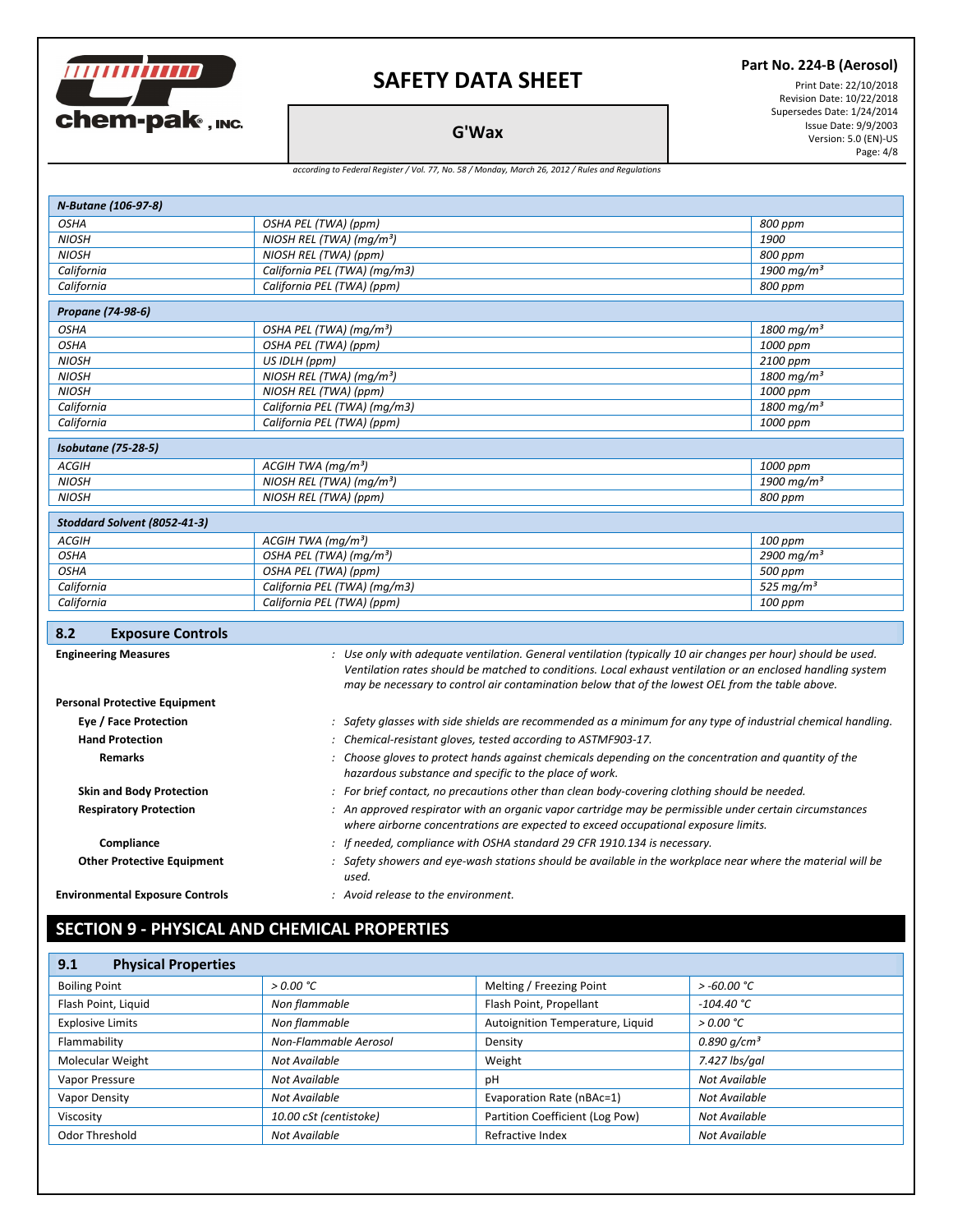

#### **Part No. 224-B (Aerosol)**

Print Date: 22/10/2018 Revision Date: 10/22/2018 Supersedes Date: 1/24/2014 Issue Date: 9/9/2003 Version: 5.0 (EN)-US Page: 5/8

**G'Wax** *according to Federal Register / Vol. 77, No. 58 / Monday, March 26, 2012 / Rules and Regulations*

| <b>Physical State</b>                                                                                                      | <b>Pressurized Product</b> | <b>Heat Of Combustion</b>        | 11.29 BTU/lb              |
|----------------------------------------------------------------------------------------------------------------------------|----------------------------|----------------------------------|---------------------------|
| Appearance / Color                                                                                                         | Tan                        | <b>Water Solubility</b>          | Not Available             |
| Odor                                                                                                                       | Sweet                      | <b>Decomposition Temperature</b> | Not Available             |
|                                                                                                                            |                            |                                  |                           |
| <b>Environmental Properties</b><br>9.2                                                                                     |                            |                                  |                           |
| Percent Volatile                                                                                                           | 94.25 % wt                 | <b>VOC Regulatory</b>            | 690.48 g/L (5.76 lbs/gal) |
| Percent VOC                                                                                                                | 23.10 % wt                 | <b>VOC Actual</b>                | 205.55 g/L (1.72 lbs/gal) |
| Percent HAP                                                                                                                | 0.00 % wt                  | <b>HAP Content</b>               | $0.00$ g/L (0.00 lbs/gal) |
| <b>Global Warming Potential</b>                                                                                            | 0.35 GWP                   | Maximum Incremental Reactivity   | $0.3250$ q $O3/q$         |
| <b>Ozone Depletion Potential</b>                                                                                           | $0.00$ $ODP$               |                                  |                           |
|                                                                                                                            |                            |                                  |                           |
| <b>SECTION 10 - STABILITY AND REACTIVITY</b>                                                                               |                            |                                  |                           |
|                                                                                                                            |                            |                                  |                           |
| <b>Reactivity</b><br>10.1                                                                                                  |                            |                                  |                           |
| : No specific test data related to reactivity is available for this products or its ingredients.<br>Reactivity             |                            |                                  |                           |
|                                                                                                                            |                            |                                  |                           |
| <b>Chemical Stability</b><br>10.2                                                                                          |                            |                                  |                           |
| <b>Chemical Stability</b>                                                                                                  | : This product is stable.  |                                  |                           |
| <b>Possibility of Hazardous Reactions</b><br>10.3                                                                          |                            |                                  |                           |
| : Under normal conditions of storage and use, hazardous reactions are not expected to occur.<br><b>Hazardous Reactions</b> |                            |                                  |                           |

| 10.4 | <b>Conditions to Avoid</b> |                                                                                                          |
|------|----------------------------|----------------------------------------------------------------------------------------------------------|
|      | <b>Conditions to Avoid</b> | : Electrostatic Discharge, Other Ignition Sources, Heat, Flames, Sparks.                                 |
| 10.5 | Incompatible Materials     |                                                                                                          |
|      | <b>Materials to Avoid</b>  | : Strong Oxidizing Agents, Strong Reducing Agents, Strong Acids, Halogen Compounds, Bases, Strong Bases, |

#### **10.6 Hazardous Decomposition Products**

Thermal Decomposition **State of the Constantiation** of storage and use, hazardous decomposition products should not be produced.

### **SECTION 11 - TOXICOLOGICAL INFORMATION**

| <b>Information on Toxicological Effects</b><br>11.1      |                                                     |  |
|----------------------------------------------------------|-----------------------------------------------------|--|
| N-Butane (CAS: 106-97-8 / EC: 203-448-7)                 |                                                     |  |
| 658 mg/l/4h (ChemInfo)<br>LC50 Inhalation (Rat)          |                                                     |  |
| 276000 ppm/4h (ChemInfo)<br><b>LC50 Inhalation (Rat)</b> |                                                     |  |
| Propane (CAS: 74-98-6 / EC: 200-827-9)                   |                                                     |  |
| <b>LC50 Inhalation (Rat)</b>                             | 658 mg/l/4h (Lit.)                                  |  |
| Isobutane (CAS: 75-28-5 / EC: 200-857-2)                 |                                                     |  |
| <b>LC50 Inhalation (Rat)</b>                             | 368000 ppm/4h (ChemInfo)                            |  |
| Stoddard Solvent (CAS: 8052-41-3 / EC: 232-489-3)        |                                                     |  |
| LD50 Oral (Rat)                                          | > 5000 mg/kg (RTECS)                                |  |
| <b>Routes Of Exposure</b>                                | : Eye Contact, Ingestion, Skin Contact, Inhalation. |  |
| Delayed and Immediate Effects and Also Chronic           | $\therefore$ See Section 4.2                        |  |
| <b>Effects from Short and Long Term Exposure</b>         |                                                     |  |
| <b>Skin Corrosion/Irritation</b>                         | : Not classified                                    |  |
| <b>Eye Damage/Irritation</b>                             | : Not classified                                    |  |
| <b>Respiratory or Skin Sensitization</b>                 | : Not classified                                    |  |
| <b>Germ Cell Mutagenicity</b>                            | : Not classified                                    |  |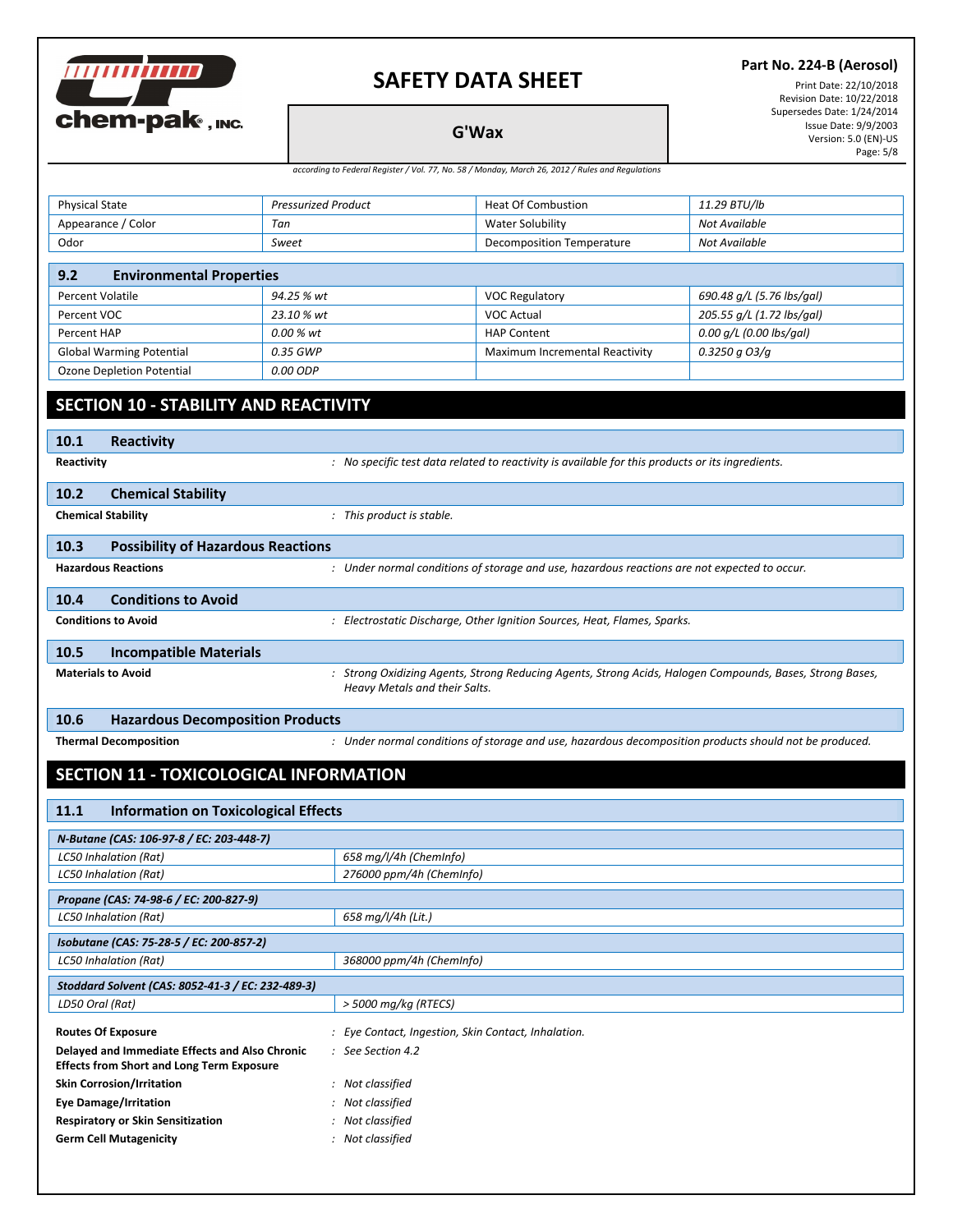

| <b>Reproductive Toxicity</b>  | : Not classified                                |
|-------------------------------|-------------------------------------------------|
| <b>STOT-Single Exposure</b>   | : Not classified                                |
| <b>STOT-Repeated Exposure</b> | : Not classified                                |
| <b>Aspiration Hazard</b>      | : May be fatal if swallowed and enters airways. |
| Vaporizer                     | : Aerosol                                       |
|                               |                                                 |

Carcinogen Data **State Carciography** 2015 Mone of the ingredients in the product are listed with OSHA, IARC, NTP or ACGIH as being a suspected or *known carcinogen in a concentration greater than 0.1% by weight.*

## **SECTION 12 - ECOLOGICAL INFORMATION**

| 12.1<br><b>Ecotoxicity and Ecological Properties</b> |                                                                                    |  |
|------------------------------------------------------|------------------------------------------------------------------------------------|--|
| n-Butane (106-97-8)                                  |                                                                                    |  |
| Persistence and Degradibility                        | Readily biodegradable in water.                                                    |  |
| <b>Bioconcentration Factor</b>                       | 33.52                                                                              |  |
| Log Pow                                              | 2.89                                                                               |  |
| <b>Bioacculative Potential</b>                       | Low potential for bioaccumulation (Log Kow < 4).                                   |  |
| Log Koc                                              | 1.641                                                                              |  |
| Propane (74-98-6)                                    |                                                                                    |  |
| Persistence and Degradibility                        | Readily biodegradable in water. Not applicable (gas). Photodegradation in the air. |  |
| <b>BCF Fish</b>                                      | $9 - 25$ (BCF)                                                                     |  |
| Log Pow                                              | 2.28 (Calculated)                                                                  |  |
| <b>Bioacculative Potential</b>                       | Low potential for bioaccumulation (Log Kow < 4).                                   |  |
| <b>Isobutane</b> (75-28-5)                           |                                                                                    |  |
| Persistence and Degradibility                        | Readily biodegradable in water. Biodegradable in the soil. Not applicable (qas).   |  |
| <b>BCF Fish</b>                                      | 26.62                                                                              |  |
| Log Pow                                              | 2.76                                                                               |  |
| <b>Bioacculative Potential</b>                       | Low potential for bioaccumulation (BCF < 500).                                     |  |
| Log Koc                                              | 1.545                                                                              |  |
| Stoddard Solvent (8052-41-3)                         |                                                                                    |  |
| LC50 Fish                                            | <b>Rainbow Trout - 96hr</b>                                                        |  |
| Log Pow                                              | $3.16 - 7.06$                                                                      |  |
| Log Koc                                              | log Koc, 2.85-6.74                                                                 |  |

## **SECTION 13 - DISPOSAL CONSIDERATIONS**

| <b>Waste Treatment Methods</b><br>13.1 |                                                                                                                                                                                                                                                                                                                                                                                                                      |
|----------------------------------------|----------------------------------------------------------------------------------------------------------------------------------------------------------------------------------------------------------------------------------------------------------------------------------------------------------------------------------------------------------------------------------------------------------------------|
| <b>Waste Disposal</b>                  | : Characteristics and waste stream classification can change with product use and location. It is the<br>responsibility of the user to determine the proper storage, transportation, treatment, and/or disposal<br>methodologies for spent materials and residues at the time of disposition. All waste must be disposed of in<br>compliance with the respective national, federal, state, and/or local regulations. |
| <b>Waste Disposal Of Packaging</b>     | : In the United States, an aerosol container that does not contain a significant amount of liquid would meet<br>the definition of scrap metal (40 CFR 261.1(c)(6)), and would be exempt from RCRA requlation under 40 CFR<br>$261.6(a)(3)(iv)$ if it is to be recycled. If containers are to be disposed of (not recycled) it must be managed<br>under all applicable RCRA and state regulations.                    |
| <b>Landfill Precautions</b>            | : Not Available.                                                                                                                                                                                                                                                                                                                                                                                                     |
| <b>Incineration Precautions</b>        | $:$ ** DO NOT INCINERATE ** CONTENTS UNDER PRESSURE **.                                                                                                                                                                                                                                                                                                                                                              |

### **SECTION 14 - TRANSPORTATION INFORMATION**

| 14.1<br><b>UN Number</b>               | DOT (USA)                  | <b>IATA (AIR)</b>        | IMDG (OCEAN)               |
|----------------------------------------|----------------------------|--------------------------|----------------------------|
| <b>UN Number</b>                       | UN1950                     | <b>UN1950</b><br>UN1950  |                            |
| <b>UN Proper Shipping Name</b><br>14.2 | DOT (USA)                  | IATA (AIR)               | <b>IMDG (OCEAN)</b>        |
| <b>UN Proper Shipping Name</b>         | Aerosols, Limited Quantity | Aerosols, Non-Flammable, | Aerosols, Limited Quantity |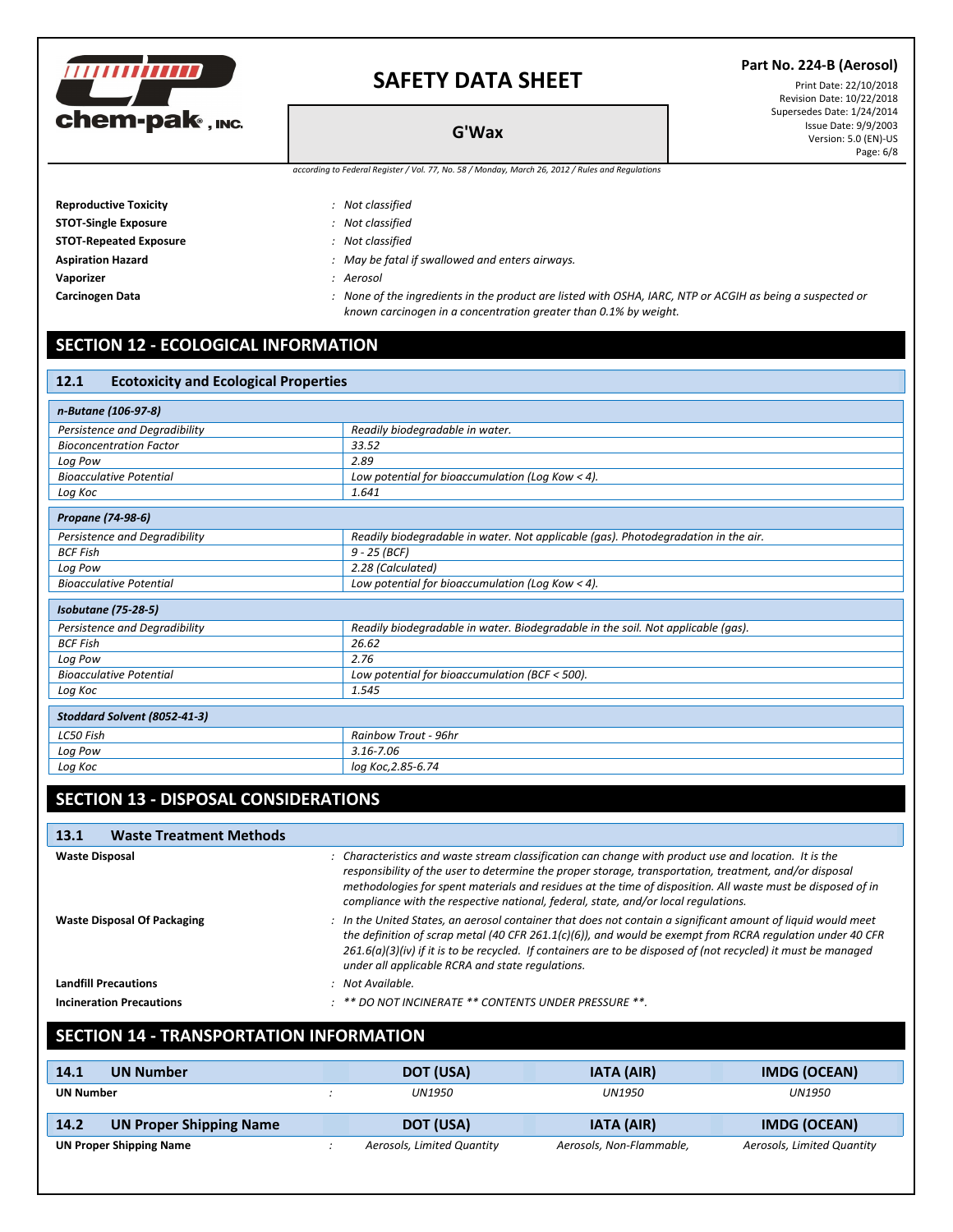**THE CONTRACTOR** 

chem-pak, INC.

#### **Part No. 224-B (Aerosol)**

Print Date: 22/10/2018 Revision Date: 10/22/2018 Supersedes Date: 1/24/2014 Issue Date: 9/9/2003 Version: 5.0 (EN)-US Page: 7/8

**G'Wax**

| according to Federal Register / Vol. 77, No. 58 / Monday, March 26, 2012 / Rules and Regulations |
|--------------------------------------------------------------------------------------------------|
|--------------------------------------------------------------------------------------------------|

| 14.3<br><b>Transport Hazard Class(es)</b>                                                                                             | <b>DOT (USA)</b>                                                                                                            | <b>IATA (AIR)</b>                                                                                                                                                                                             | <b>IMDG (OCEAN)</b>                                        |
|---------------------------------------------------------------------------------------------------------------------------------------|-----------------------------------------------------------------------------------------------------------------------------|---------------------------------------------------------------------------------------------------------------------------------------------------------------------------------------------------------------|------------------------------------------------------------|
| <b>Transport Hazard Class(es)</b>                                                                                                     | 2.2<br>$\ddot{\cdot}$                                                                                                       | 2.2                                                                                                                                                                                                           | $2.2\phantom{0}$                                           |
| Labels                                                                                                                                | None                                                                                                                        | 2.2 - Non-flammable gas                                                                                                                                                                                       | None                                                       |
|                                                                                                                                       |                                                                                                                             |                                                                                                                                                                                                               |                                                            |
|                                                                                                                                       |                                                                                                                             |                                                                                                                                                                                                               |                                                            |
|                                                                                                                                       |                                                                                                                             |                                                                                                                                                                                                               |                                                            |
| <b>Limited Quantity</b>                                                                                                               | Yes                                                                                                                         | Yes                                                                                                                                                                                                           | Yes                                                        |
|                                                                                                                                       |                                                                                                                             |                                                                                                                                                                                                               |                                                            |
|                                                                                                                                       |                                                                                                                             |                                                                                                                                                                                                               |                                                            |
|                                                                                                                                       |                                                                                                                             |                                                                                                                                                                                                               |                                                            |
| <b>EmS Code</b>                                                                                                                       | <b>Not Applicable</b>                                                                                                       | Not Applicable                                                                                                                                                                                                | $F-D, S-U$                                                 |
| 14.4<br><b>Packing Group</b>                                                                                                          | DOT (USA)                                                                                                                   | <b>IATA (AIR)</b>                                                                                                                                                                                             | <b>IMDG (OCEAN)</b>                                        |
| <b>Packing Group</b>                                                                                                                  | None<br>$\cdot$                                                                                                             | None                                                                                                                                                                                                          | None                                                       |
| <b>Environmental Hazards</b><br>14.5                                                                                                  | DOT (USA)                                                                                                                   | <b>IATA (AIR)</b>                                                                                                                                                                                             | <b>IMDG (OCEAN)</b>                                        |
| <b>Marine Pollutant</b>                                                                                                               | $\cdot$<br>No                                                                                                               | No                                                                                                                                                                                                            | No                                                         |
| 14.6<br><b>Special Precautions</b>                                                                                                    |                                                                                                                             |                                                                                                                                                                                                               |                                                            |
| <b>Precautions</b>                                                                                                                    | : None Identified                                                                                                           |                                                                                                                                                                                                               |                                                            |
|                                                                                                                                       |                                                                                                                             |                                                                                                                                                                                                               |                                                            |
|                                                                                                                                       |                                                                                                                             |                                                                                                                                                                                                               |                                                            |
| 14.7<br><b>Transport in Bulk</b><br><b>Remarks</b><br><b>SECTION 15 - REGULATORY INFORMATION</b>                                      | : Not applicable for product as supplied                                                                                    |                                                                                                                                                                                                               |                                                            |
| <b>Federal Regulations</b>                                                                                                            |                                                                                                                             |                                                                                                                                                                                                               |                                                            |
|                                                                                                                                       | : This product or mixture is not known to contain a toxic chemical or chemicals in excess of the applicable de              | minimis concentration as specified in 40 CFR §372.38(a) subject to the reporting requirements of section 313<br>of Title III of the Superfund Amendments and Reauthorization Act of 1986 and 40 CFR Part 372. |                                                            |
|                                                                                                                                       | : This product or mixture is not known to contain a chemical or chemicals subject to the export notification                | requirements of section 12(b) of the Toxic Substances Control Act (TSCA) and 40 CFR Part 707, subpart D                                                                                                       |                                                            |
|                                                                                                                                       | : This product or mixture is not known to contain a chemical or chemicals subject to the release reporting<br>(CERCLA)      | requiements of section 102 of the Comprehensive Environmental Response, Compensation, and Liability Act                                                                                                       |                                                            |
| 15.1<br><b>SARA Section 313</b><br><b>TSCA Section 12(b)</b><br><b>CERCLA Reportable Quantity</b><br>15.2<br><b>State Regulations</b> |                                                                                                                             |                                                                                                                                                                                                               |                                                            |
|                                                                                                                                       | : This product does not contain any substances known to the state of California to cause cancer and/or reproductive<br>harm |                                                                                                                                                                                                               |                                                            |
|                                                                                                                                       |                                                                                                                             | The following chemical(s) appear on one or more state RTK (Right to Know) lists as indicated                                                                                                                  |                                                            |
|                                                                                                                                       | n-Butane (106-97-8)                                                                                                         |                                                                                                                                                                                                               | U.S. - New Jersey - Right to Know Hazardous Substance List |
|                                                                                                                                       | Propane (74-98-6)                                                                                                           |                                                                                                                                                                                                               | U.S. - New Jersey - Right to Know Hazardous Substance List |
|                                                                                                                                       | Isobutane (75-28-5)                                                                                                         |                                                                                                                                                                                                               | U.S. - New Jersey - Right to Know Hazardous Substance List |
|                                                                                                                                       | Hexylene Glycol (107-41-5)                                                                                                  |                                                                                                                                                                                                               | U.S. - New Jersey - Right to Know Hazardous Substance List |
| <b>California Proposition 65</b><br><b>State Right-to-Know Lists</b>                                                                  | 2-phenoxyethanol (122-99-6)                                                                                                 |                                                                                                                                                                                                               | U.S. - Pennsylvania - RTK (Right to Know) List             |